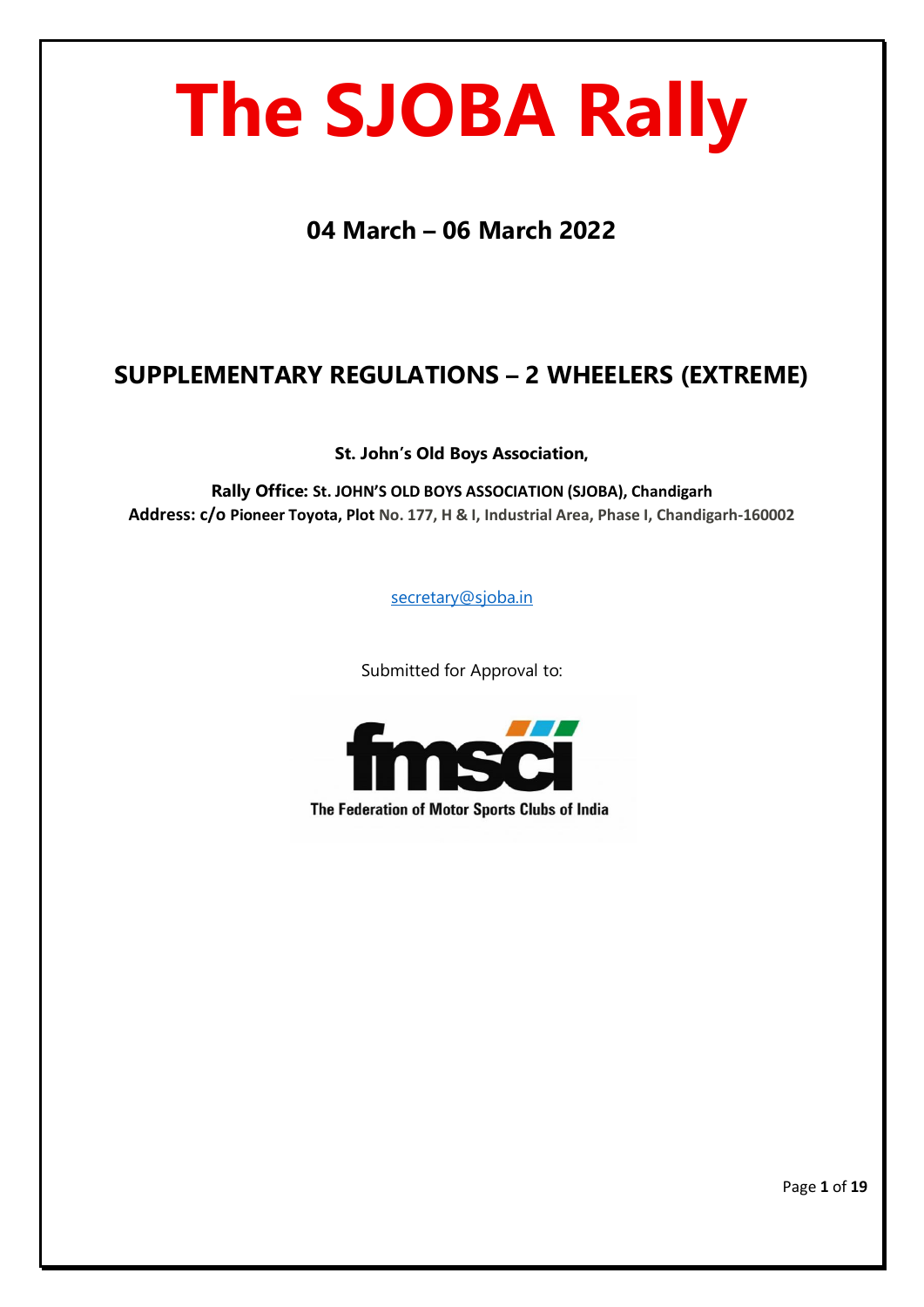|                |                                    | <b>INDEX</b> |
|----------------|------------------------------------|--------------|
| $\mathbf{1}$   | <b>INTRODUCTION</b>                | 01           |
| $\overline{2}$ | ORGANISATION                       | 01           |
| $\overline{3}$ | PROGRAMME                          | 03           |
| $\overline{4}$ | <b>ENTRIES</b>                     | 05           |
| 5              | <b>INSURANCE</b>                   | 07           |
| 6              | ADVERTISING & IDENTIFICATION       | 08           |
| $\overline{7}$ | <b>TYRE</b>                        | 10           |
| 8              | <b>FUEL</b>                        | 10           |
| $\overline{9}$ | RECONNAISSANCE                     | 10           |
| 10             | <b>ADMINISTRATIVE CHECKS</b>       | 10           |
| 11             | SCRUTINEERING SEALING & MARKING    | 11           |
| 12             | <b>OTHER PROCEDURE</b>             | 12           |
| 13             | <b>IDENTIFICATION OF OFFICIALS</b> | 12           |
| 14             | <b>PRIZES</b>                      | 13           |
| 15             | <b>FINAL CHECKS</b>                | 14           |
| 16             | <b>PROTEST &amp; APPEAL</b>        | 15           |

SJOBA HERO RALLY -2W 2020

Appendix I – Itinerary Appendix II – CRO

Appendix III - Comp No & Advertising Appendix IV – Entry & Indemnity Form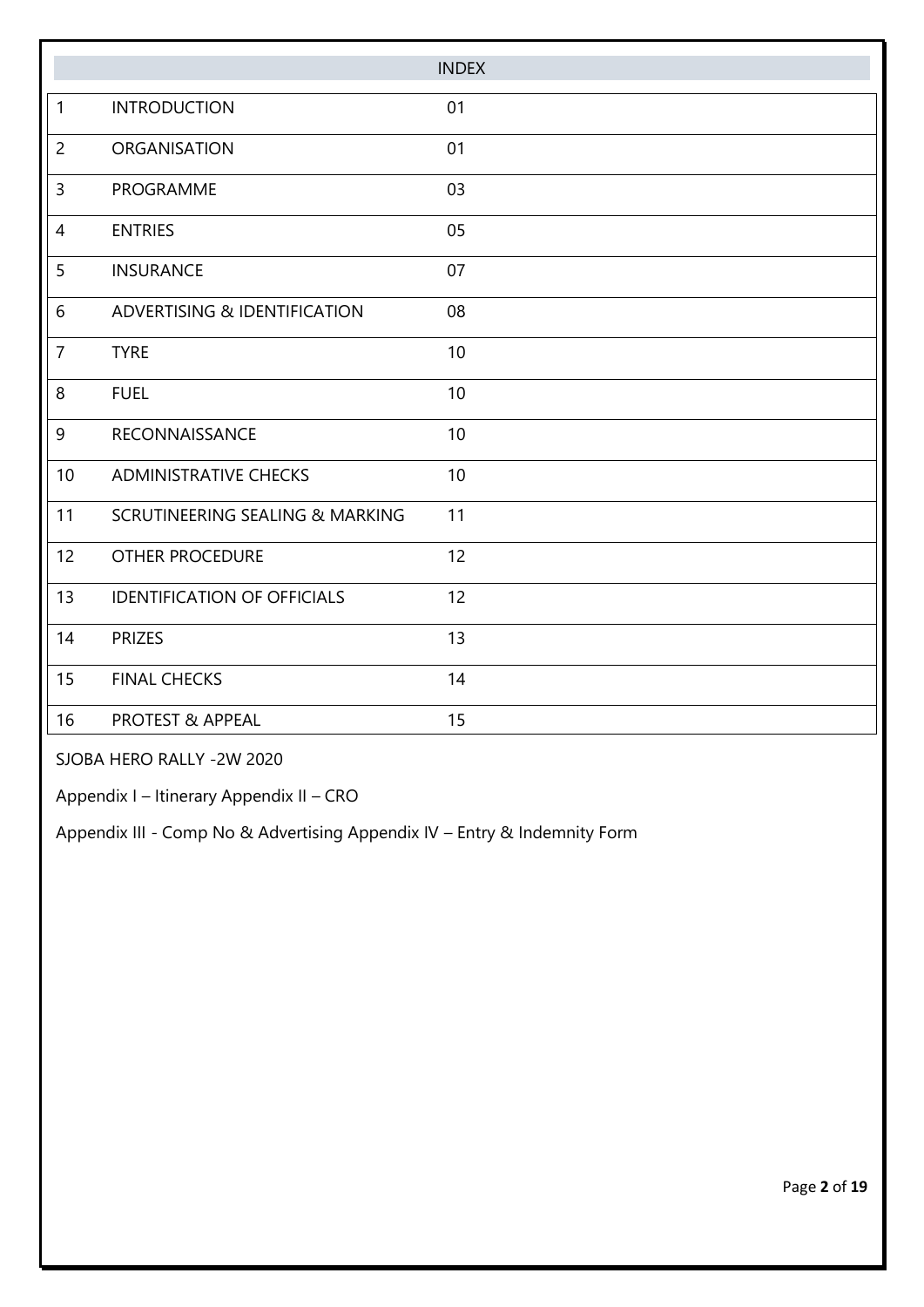#### **1. INTRODUCTION**

The SJOBA Hero Rally 2022 will run in compliance with the International Sporting Code of the FIM (and its appendices the General Prescriptions of The Federation of Motor Sports Clubs of India (FMSCI), and these Supplementary Regulations and bulletins issued by FMSCI.

The Federation of Motor Sports Clubs of India (FMSCI) is FMN of FIM in India

Modifications, amendments and/or changes to these Supplementary Regulations will be announced only by numbered and dated bulletins (issued by Organisers or the Stewards) and will be posted on the official notice board.

#### **1.1 Road Surface**

| <b>Super Special Stage</b> | - 1                 |
|----------------------------|---------------------|
| <b>Special Stage</b>       | - GRAVEL: 125 Kms   |
|                            | BROKEN TARMAC: 0 Km |
|                            | $-$ TARMAC.: 0 Km   |

#### **1.2 Overall SS Distance and Total Distance of the Itinerary**

| <b>Super Special Stage</b> | - 4 Km    |
|----------------------------|-----------|
| Special Stage              | - 125 Kms |
| Liaison distance           | - 248 Kms |
| <b>Total Distance</b>      | - 377 Kms |

#### **2. Organization**

# **2.1 FMSCI Titles for which the Rally counts N.A.** N.A.

#### **2.2 FMSCI Permit Numbers**

#### **053/2022 dt 28/02/2022**

#### **2.3 Organizers Name, Contact & Address**

#### **St. JOHN'S OLD BOYS ASSOCIATION (SJOBA), Chandigarh**

**Address: c/o Pioneer Toyota, Plot No. 177, H & I, Industrial Area, Phase I,Chandigarh-160002**

Email[: secretary@sjoba.in](mailto:secretary@sjoba.in)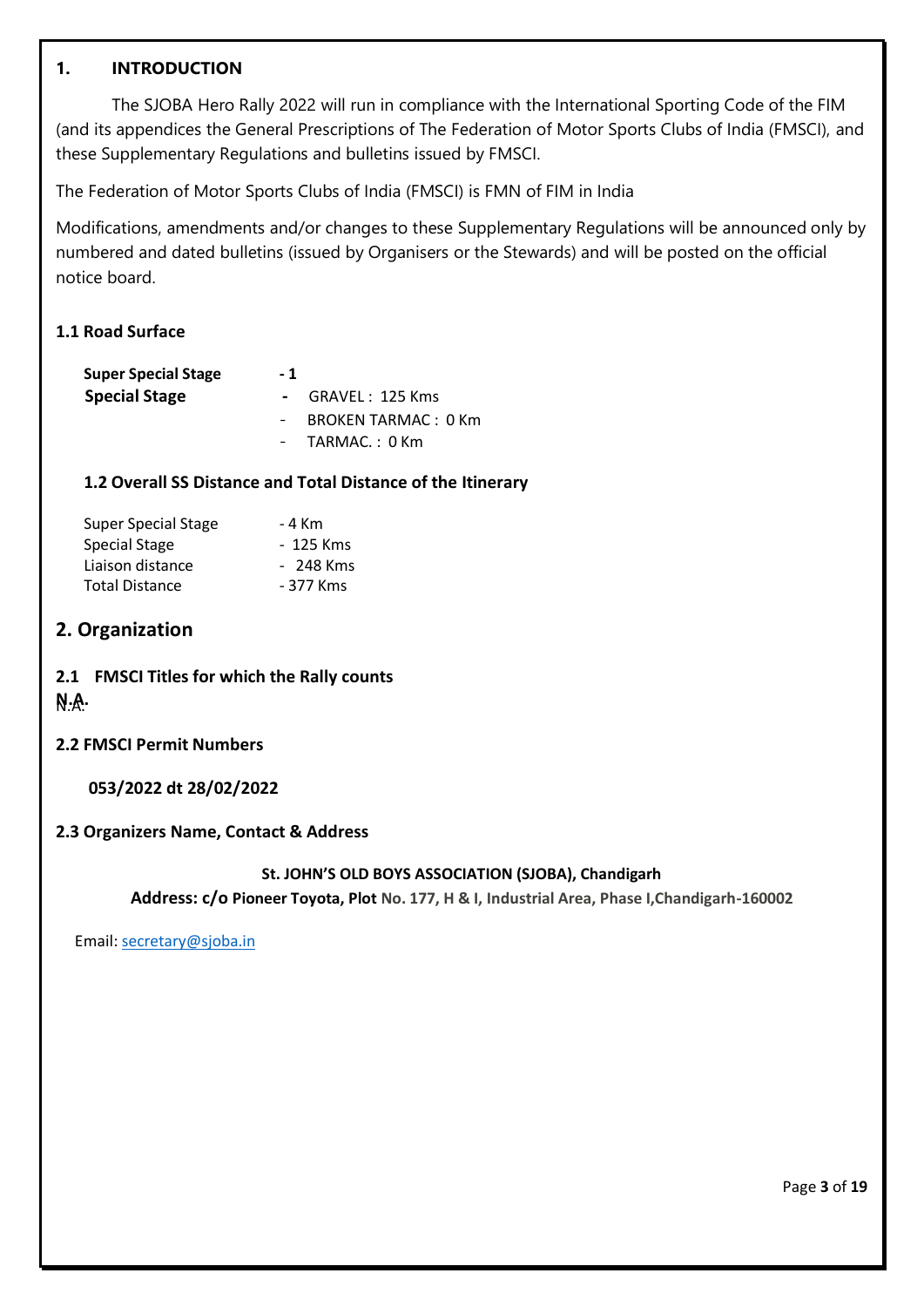# **2.4 Organizing Committee**

| SPS Ghai       | +91 9814113116 |
|----------------|----------------|
| Nagendra Singh | +91 9814123104 |
| Nipun Mehan    | +91 9876303090 |
| Mac Sarin      | +91 9814012417 |
| Sampat Singh   | +91 9814900000 |
| Navkiran Singh | +919814669688  |
| Amit Sethi     | +91 9815100500 |
| Sorabh Tayal   | +91 9592999777 |
| Danish Mangat  | +917700000498  |
|                |                |
|                |                |

# **Status of event:** Open

#### **Officials of the Event:**

| <b>Chief Steward</b>                | Shashi Pal Singh Garcha           |
|-------------------------------------|-----------------------------------|
| Club Steward                        | Nikhil Deep Singh Jaspal          |
| <b>Chief Scrutineer</b>             | <b>MPS Reen</b>                   |
| Deputy Scrutineer                   | Nitin Jaspal                      |
| <b>Clerk of Course</b>              | SPS Ghai                          |
| Deputy Clerk of Course              | Nagendra Singh                    |
| <b>Chief Communications Officer</b> | Amit Sethi                        |
| <b>President of Meet</b>            | Sampat Singh                      |
| Secretary of the Meet               | Gaganpall Singh Sekhon            |
| <b>Chief Marshal</b>                | Manmohan Sarin                    |
| <b>Chief Medical Officer</b>        | Dr. T.P. Singh / Dr. Vivek Kapoor |
| Chief Safety Officer                | Navkiran Singh                    |
| <b>Competitor Relation Officer</b>  | Nipun Mehan                       |
| Chief Timekeeper                    | Kunal Sekhri                      |
| <b>Results Coordinator</b>          | Sorabh Tayal                      |
| <b>SS Stage Coordinator</b>         | Danish Singh Mangat               |
| Judges of Fact                      | All Officials Listed Above        |

#### **2.5 Stewards of the Meeting**

| <b>Chief Steward</b>                      | : SPS Garcha             |
|-------------------------------------------|--------------------------|
| Steward                                   | Nikhil Deep Singh Jaspal |
| Secretary to the Stewards: Navkiran Singh |                          |

# **2.6 FMSCI Observer & Technical Delegate**

Observer : NA<br>Technical Delegate: NA Technical Delegate: Safety Delegate: NA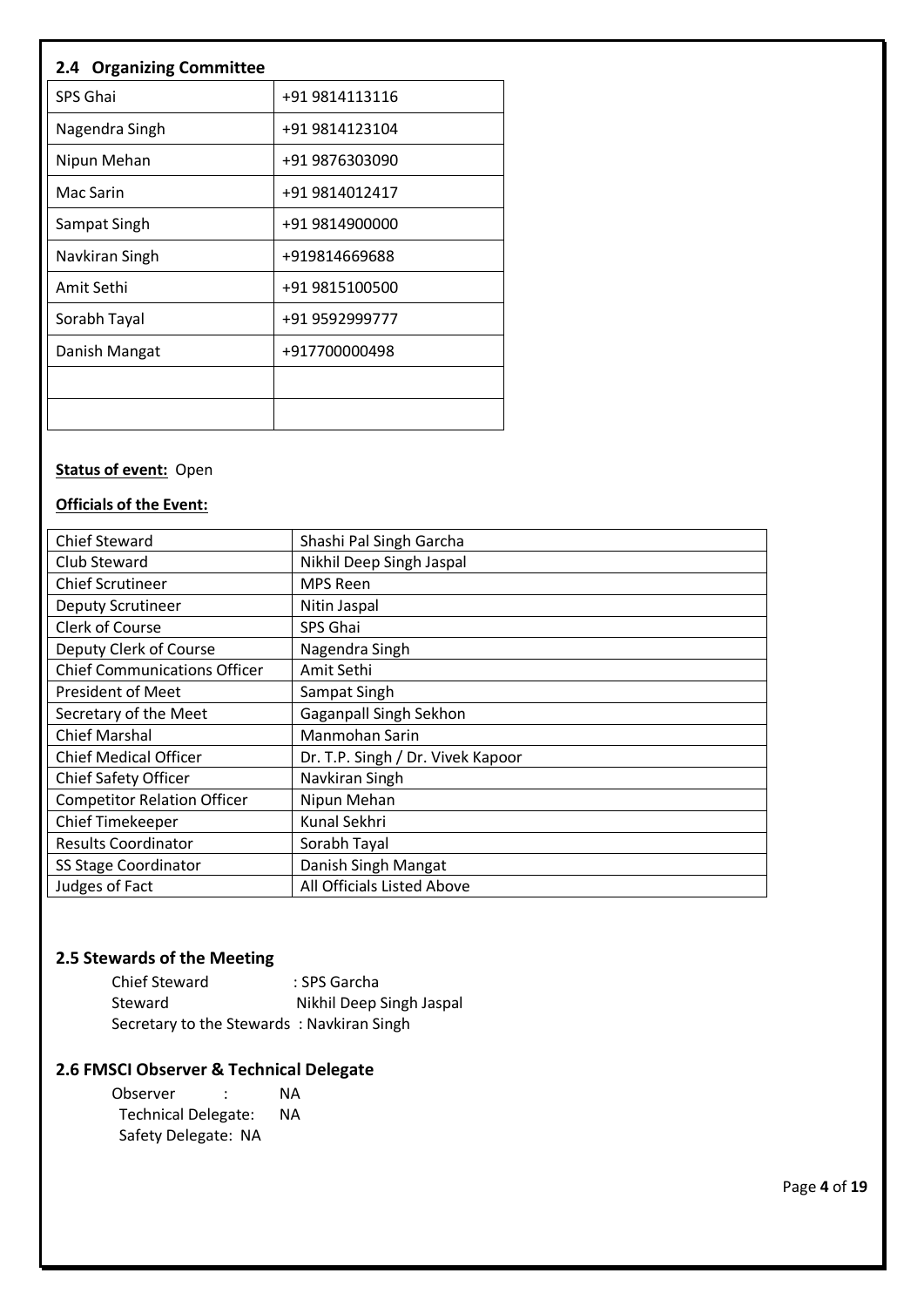#### **2.7 Senior Officials**

| <b>Chief Scrutineer</b>             | <b>MPS Reen</b>            |  |
|-------------------------------------|----------------------------|--|
| Deputy Scrutineer                   | Nitin Jaspal               |  |
| Clerk of Course                     | SPS Ghai                   |  |
| Deputy Clerk of Course              | Nagendra Singh             |  |
| <b>Chief Communications Officer</b> | Amit Sethi                 |  |
| <b>President of Meet</b>            | Sampat Singhl              |  |
| Secretary of the Meet               | Gaganpall Singh Sekhon     |  |
| <b>Chief Marshal</b>                | Manmohan Sarin             |  |
| <b>Chief Medical Officer</b>        | Dr. Vivek Kapoor           |  |
| Chief Safety Officer                | Navkiran Singh             |  |
| <b>Competitor Relation Officer</b>  | Nipun Mehan                |  |
| Chief Timekeeper                    | Kunal Sekhri               |  |
| <b>Results Coordinator</b>          | Sorabh Tayal               |  |
| SS Stage Coordinator                | Danish Singh Mangat        |  |
| Judges of Fact                      | All Officials Listed Above |  |
|                                     |                            |  |

#### **2.8 Rally Headquarters location & Contact details**

#### **Rally HQ 1:** Up to 03 Thursday, March 2022, 2000 hrs.

#### **St. JOHN'S OLD BOYS ASSOCIATION (SJOBA), Chandigarh**

**Address: c/o Pioneer Toyota, Plot No. 177, H & I, Industrial Area, Phase I,Chandigarh-160002**

Email[: secretary@sjoba.in](mailto:secretary@sjoba.in)

- **Rally HQ 2: On 04** Friday March 2022, 0800 hrs to 1850 hrs. **Forest Hill Resort.**
- **Rally HQ3:** Gaj Retreat, Garhshanker, Punjab. On 05 March 2022- 09:00 up to 06 March 2022- 1000 hrs

#### **Rally HQ 4 :**

St. John's High School Sector 26 Chandigarh On 06 March 2022- 10:00 Hrs up to 1900 hrs.

#### **3. Program.**

Friday 04 March 2022

| 08:00 hrs | Rally Office opens - Forest Hill Resort                                        |
|-----------|--------------------------------------------------------------------------------|
| 08:00hrs  | Issuing of Road Books & Number Stickers, Collection of Material and Documents. |
| 08:30hrs  | Pre-Event Scrutineering, Marking & Sealing - Forest Hill Resort                |

Page **5** of **19**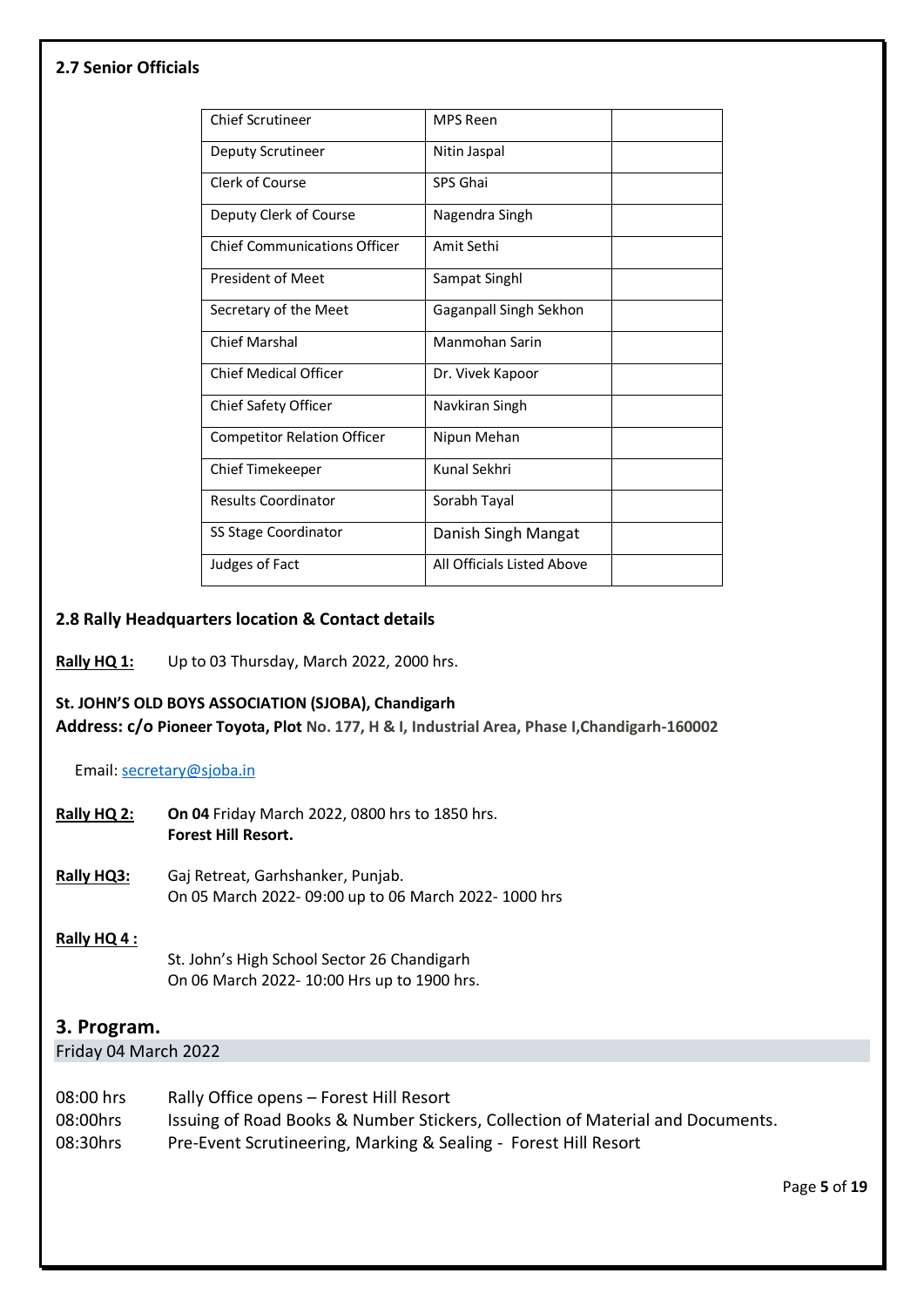11:30hrs 1st Stewards Meeting 12:00hrs Compulsory Rider's Briefing Meeting 12:30 hrs SSS at Forest Hill Resort Track 18:30hrs Publication of Start List 20:00hrs Rally HQ closes.

#### Saturday March - 05 2022

| 04.45 hrs | Rally Office Opens. [St John's High School]                                       |
|-----------|-----------------------------------------------------------------------------------|
| 05.00hrs  | Start Parc Fermè Opens @ St John's High School                                    |
| 05.30hrs  | Start Parc Ferme Closes @ St John's High School                                   |
| 06:00hrs  | Rally Flag Off @ St John's High School                                            |
| 14.55hrs  | Leg 1 Finish at @ Gaj Retreat, Garhshankar                                        |
| 20.30hrs  | Unaudited Provisional Results Classification published @ Gaj Retreat, Garhshankar |

#### Sunday March - 06 2022

| 06.00hrs  | Rally office opens. [ Gaj Retreat, Garhshankar]                                    |
|-----------|------------------------------------------------------------------------------------|
| 06.00hrs  | Start Parc Ferme Opens @ Gaj Retreat, Garhshankar                                  |
| 06.30hrs  | Start Parc Ferme Closes @ Gaj Retreat, Garhshankar                                 |
| 07:00hrs  | Rally Flag off @ Gaj Retreat, Garhshankar                                          |
| 13:30hrs  | Leg 2 Finish at @ Gaj Retreat, Garhshankar                                         |
| 16:00hrs  | Rally office opens [St Johns High School, Chandigarh]                              |
| 18.00hrs  | Post Event Scrutineering @ St Johns High School, Chandigarh                        |
| 19.00hrs. | Publication of Provisional/Final Classification @ St Johns High School, Chandigarh |
| 19.30rs   | Prize Distribution - CGA Golf Range, Sector 6 Chandigarh                           |
| 20.30hrs  | Rally Office closes.                                                               |

# **4. ENTRIES**

#### **4.1Closing Date for Entries**

| <b>Standard Entries Close on</b> | 18 February 2022. |
|----------------------------------|-------------------|
| Late Entries Close on            | 21February 2022.  |

#### **4.2Entry Procedure**

Those wishing to take part in this Rally must apply online [www.sjoba.in](http://www.sjoba.in/) duly completed with entry fee. as mentioned in Art 2.3 prior to Friday 28 February 2022.

#### **4.3Number of Competitors accepted**

The maximum number of entries accepted is 40. If more entries are received, then the organizers reserve the right to decide on whether to accept it or not.

#### **4.4 ENTRIES**

- a) Standard entry (with mandatory advertising by organisers)
- b) BIKES:

**STANDARD ENTRY – Rs. 13,500.00 (From 7February to 18 February 2022)**

Page **6** of **19**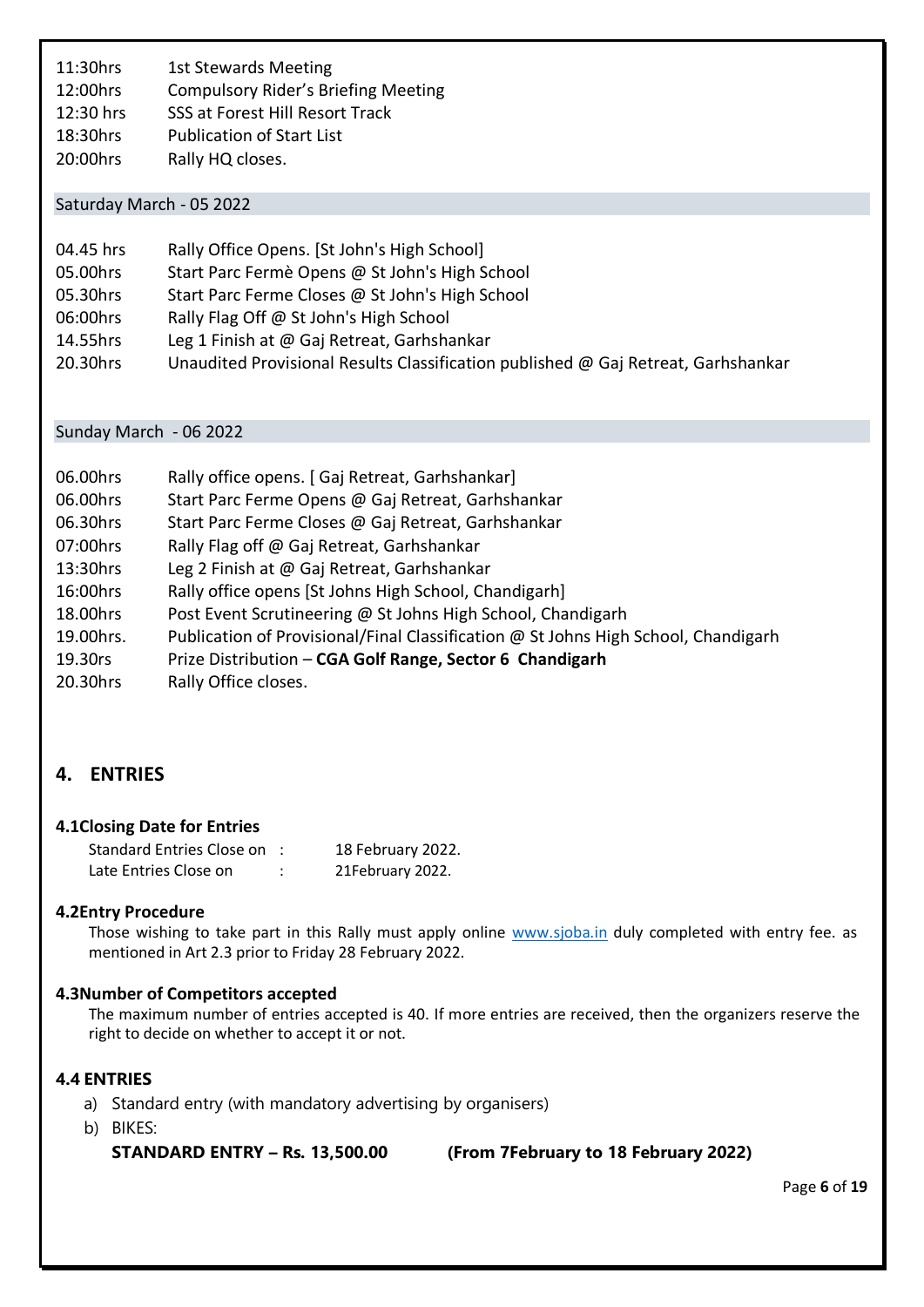- c) Entry fee will be refunded in full:
	- To prospective participants whose entry has **not** been accepted
	- In the event the rally does not take place.

#### **4.5 TEAM ENTRY**

**Team entry Fee Rs. 12,000/-**

#### **Entry Procedure**

Any FMSCI competition license holder wishing to take part in this rally must send the entry form duly completed to the organizers before the closing date as per programme online. All relevant documents must be produced in original on the day of Administration Checks 04 March 2022.

No amendments may be made to the entry form, except in the cases provided for in the General Prescriptions. However, the competitor/entrant may freely replace the motorcycle declared on the entry form with another from the same group and the same class, up to the moment of scrutineering.

No change of competitor / entrant may be made after entries have closed. Only the FMSCI can authorize the change.

Should it turn out, at the time of scrutineering, that a motorcycle does not correspond in its presentation to the group and/or class in which it was entered, this motorcycle may, upon the proposal of the scrutineers, be transferred to the appropriate group and/or class upon the decision of the Stewards. THE ONUS OF SELECTING GROUP/CLASS LIES ENTIRELY WITH THE COMPETITIOR.

By the very fact of signing the entry form, the competitor/entrant and all the crew members submit themselves to the sporting jurisdictions specified in the NCR and its Appendices, the General Prescriptions, the Championship regulations and these supplementary regulations.

- a) Each team shall consist of a minimum of 2 vehicles and a maximum of 5, PROVIDED THEY ARE IN THE SAME CATEGORY.
- b) For classification, at least 2 vehicles in each team must be finishers. The points accrued per the chart below, of the 2 best finishers of each team will determine the overall team positions.
- c) Each competing rider can be part of only one Club Team.
- d) Each competing rider can be part of only one Trade Team.
- e) There are no restrictions on the number of team entries that a trade organisation or a club may enter as long as they fulfil conditions under.
- f) The penalty points of the 2 best finishers of each team will be added.
- g) The team having the lowest penalty points will be adjudged the winner and will be eligible for awards.

# **1. LAST DATE FOR ENTRIES**

Standard Entries close at 1800 hrs on 18 February 2022.

Late entries close at 1800 hrs on 21 February 2022.

Forms should be submitted complete in all respects. Incomplete forms shall not be accepted under any circumstances.

Page **7** of **19**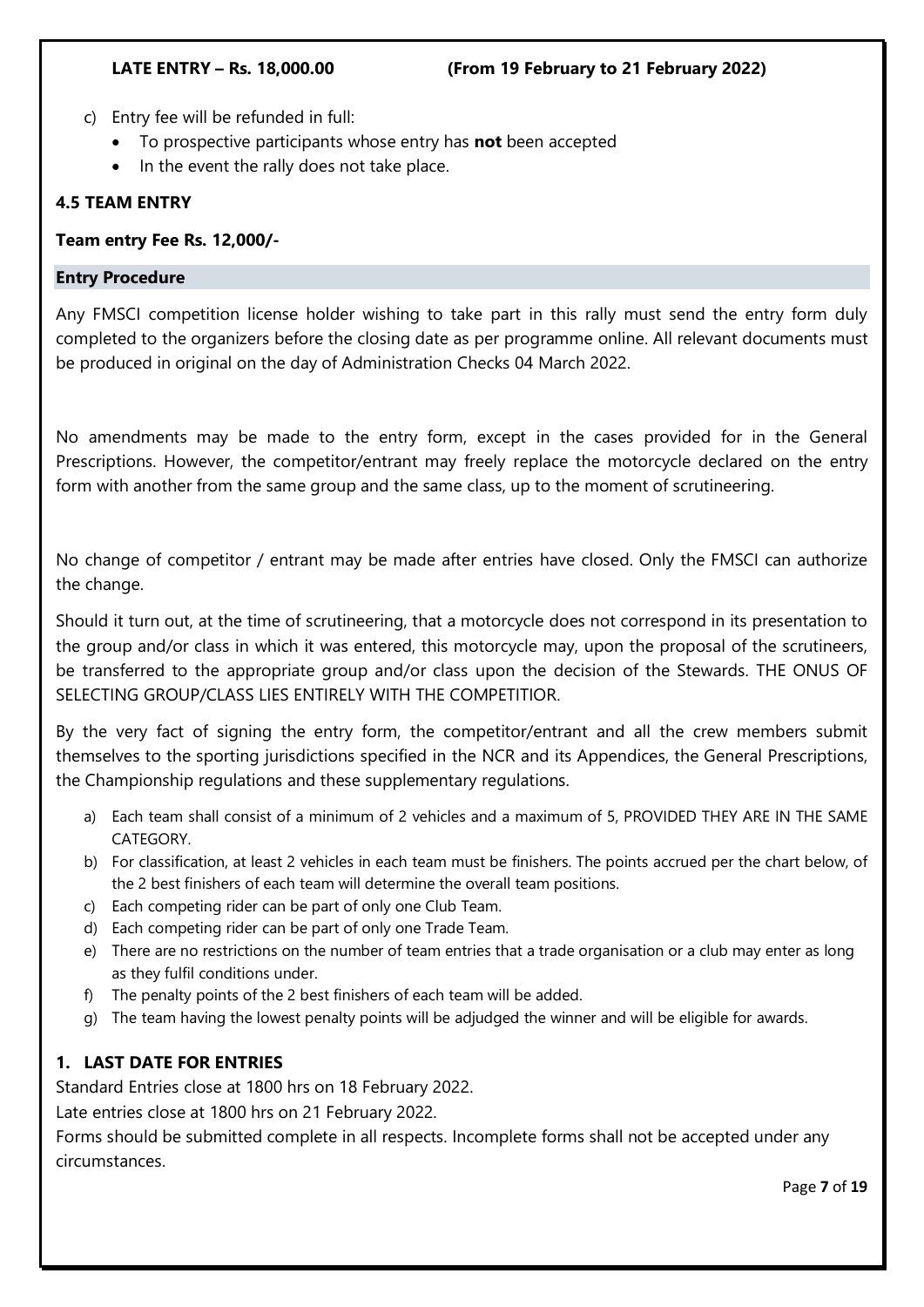# **2. INSURANCE**

Organizers holding a valid 2022 FMSCI Permit for an event are covered for: During the running of the event only

250 competitors with valid FMSCI Competition License are covered for.

INR 5 lakhs Personal Accident & INR 5 lakhs towards Medical expenses.

100 Officials are covered for INR 25 lakhs (Personal Accident) & INR 1 lakh towards Medical Expenses. These insurances are issued by New India Assurance Company Ltd. valid during the running of the event only. Organisers /Competitors are advised to take any additional insurances they may deem fit,

# **Riders are advised to get necessary Motor Sport Insurance Cover and personal accident cover with Hospitalization benefit.**

# **NOTE: NORMAL INSURANCE POLICIES DO NOT COVER MOTORSPORT**

# **3. IDENTIFICATION NUMBERS**

Three competition number stickers will be provided by the organizers. The competitors will have to affix these on rigid plates installed on their motorcycles prior to scrutiny. These must be made of rigid material and solidly constructed, elliptical in shape, measuring minimum 28 cms Length X 23 cms Width in size. The plate must be flat or slightly curved. The plates must be facing outwards, one facing forward and one on each side of the motorcycle positioned so as to be clearly visible with the rider seated.

These competition number stickers may have organizers advertising and this will be treated as compulsory advertising. For missing of one rally plate a cash penalty of Rs.1000/= will be levied. If two or more plates are missing, the penalty is left to the discretion of the Stewards which may go up to and including exclusion.

One Competition Number Sticker will be placed at the back of the Helmet.

4 stickers having Name & Blood group of the Rider to be placed as under,

- Two On both sides of the Petrol Tank
- Two on both sides of the Helmet

# **4. ELIGIBILITY**

# 7.1. **Entrants Eligibility**

Each entrant should be a holder of a valid civil driving license and a minimum of FMSCI 2W Club SportRally License @ Rs.350/-. In case the competitor is other than the entrant, the competitor will be the official agent of his entrant and will thus, obey all rules that apply to the entrant. All competitors must be physically and mentally fit to compete and must be in possession of a valid medical certificate.

All entrants are required to wear the following protective gear:

| <b>Protective Gear</b> | Gloves, Riding Goggles, Jacket, Trousers.                                                                                                                        |
|------------------------|------------------------------------------------------------------------------------------------------------------------------------------------------------------|
| <b>Footwear</b>        | Ankle height bootscompulsory                                                                                                                                     |
| <b>Gloves</b>          | Weatherproof required covering full hand                                                                                                                         |
| <b>Helmet</b>          | Mandatory, must beany of the following makes, ARAI, BELL, SFI, SNELL, OMP,<br>Sparco, ECE or FIA/FIM approved as ISI marked is not sufficient. Closed face only. |

Page **8** of **19**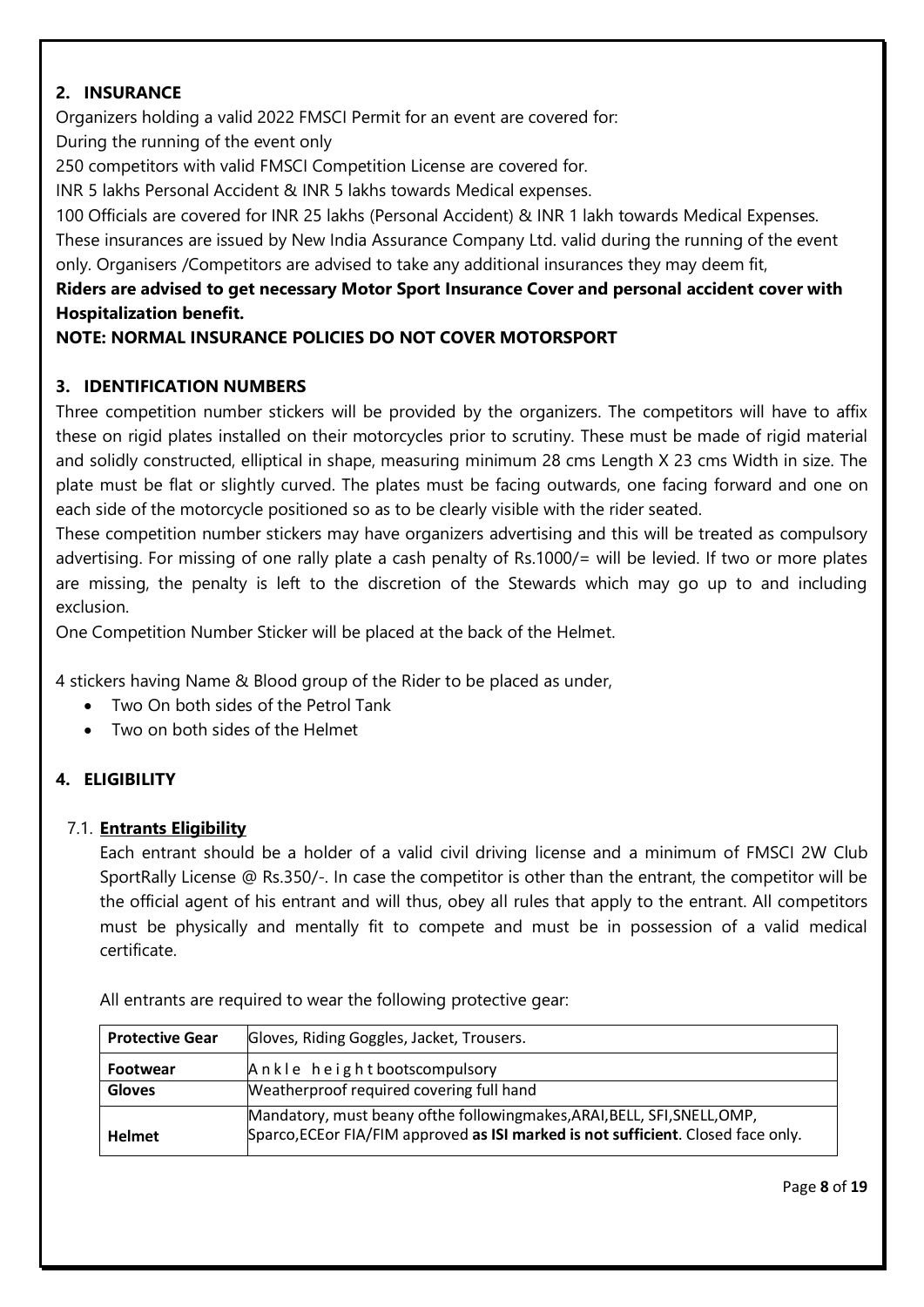# 7.2. **Machine eligibility**

The SJOBA RALLY 2022 is open to Production Vehicles in due possession of a registration certificate. These vehicles must comply with the safety specifications laid down by the International Convention on Road Traffic, as well as the safety specifications laid down by the FMSCI regulations and by these Prescriptions.

# 7.3.**Fuel: The use of following fuels is permitted**

- Commercially available fuel with an upper octane rating not higher than 93
- Commercial aviation fuel conforming to 100/130 Av gas
- The use of aromatic or alcoholic fuel is prohibited.

# **5. ENTRANTS OBLIGATIONS FOR ALL VEHICLES**

A VEHICLE WILL NOT BE ALLOWED TO START UNLESS IT IS EQUIPPED WITH SAFETY REQUIREMENTS AS SPECIFIED IN THE FMSCI 2020 Technical Regulations & 2020 General Prescriptions for 2W Stage Rallies

# **6. REQUIREMENTS:**

.

- 1. Rider must possess valid driving license and a minimum of **FMSCI 2W Club Sport Rally License.**
- 2. Valid Registration Book of competing vehicle with valid Road Tax Token (Produce original and attach photocopy with entry).
- 3. Valid Driving License of rider (Produce original and attach photocopy)
- 4. Valid insurance certificate inclusive of Special Rally insurance cover for the vehicle.
- 5. Validity of all concerned documents to extend beyond last date of rally i.e. 3 Mar2020.
- 6. INDEMNITY, DECLARATION and UNDERTAKING as required, under regulation no. 38.
- **7. Six recent passport size photographs of each RIDER, with name and blood group printed on top of the photograph.**
- 8. Blood group report from any Medical Lab./Hospital of each RIDER. Blood groups to be displayed prominently on the vehicle.
- 9. Letter of Authority from registered owner of vehicle (if other than that of the entrant) permitting use of vehicle for the rally, duly attested by Oath Commissioner on the entry form.
- 10. Proper Registration number plates at front and rear.
- 11. Indemnity form to be signed by rider duly attested by oath commissioner on the entry form.
- 12. Head lights, rear lights, brake lights, and indicator lights to be mounted and functional on all vehicles.

# **7. SCRUTINY**

- 1. Scrutiny will be held on 04March 2022 between 0800 hrs to 1200 hrs at Forest Hill Resort
- **2. Scrutiny times for various competitors will be uploaded on the website on 02 March2022 by 1800 hrs.**
- 3. Late scrutiny fee would be Rs. 2000/-
- 4. Scrutiny carried at the start of the rally is of a general nature to ensure vehicles conform to the SR, safety requirements, and conformity of the vehicle with the class it is being entered, conformity of the car with the National Highway code, etc.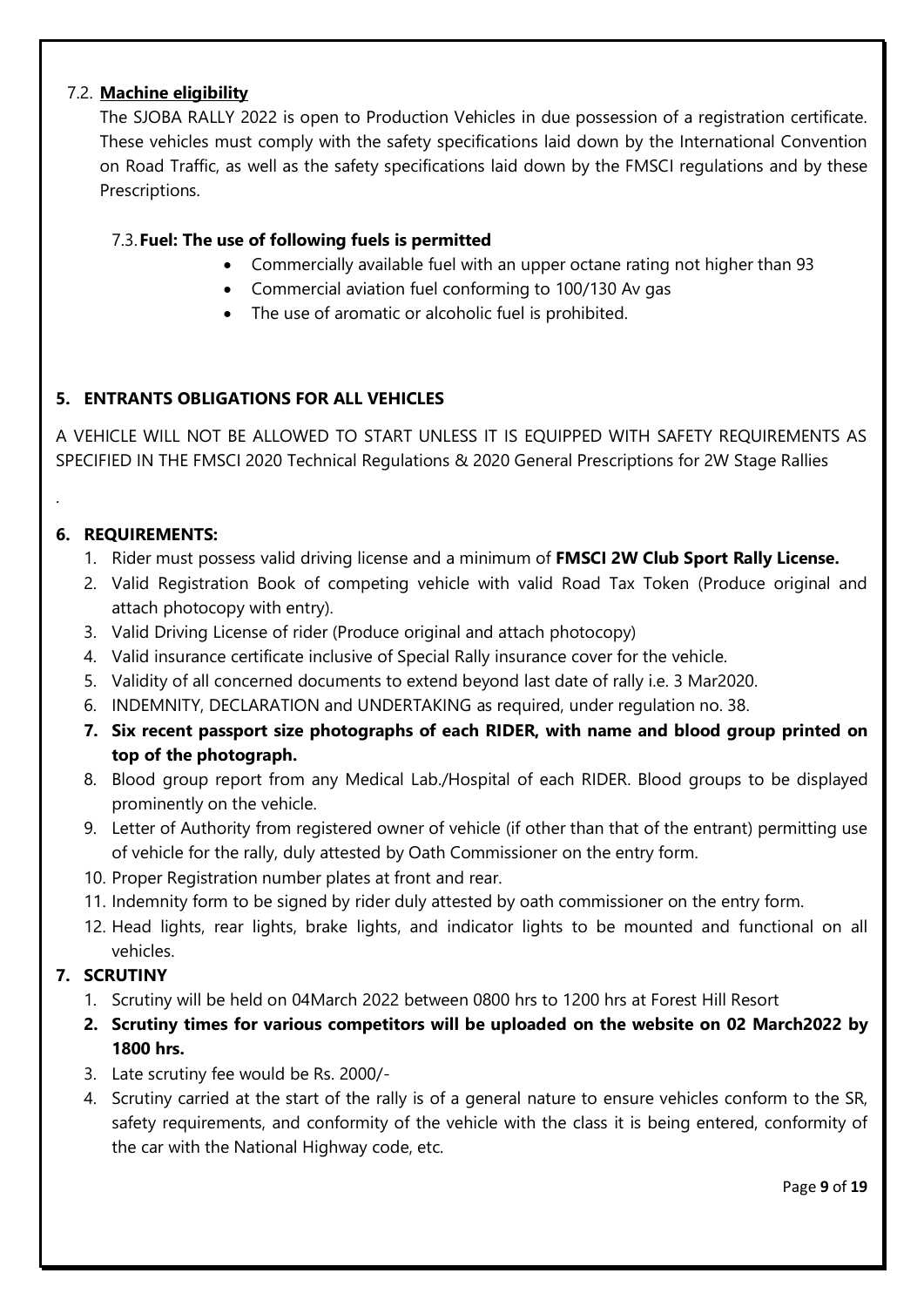The vehicle will be inspected to see if:

- Tyres are in good condition.
- Both front and rear brakes, hand brake, mud guards & mud flaps work efficiently.
- Headlight and rear light, brake light and indicators function properly.
- All vehicles to have rear view mirrors.

The Scrutineer may reject the vehicle on any ground deemed fit in the interests of safety.

#### **8. BRIEFING**

#### **Competitor briefing will be held on 04March2022 at 1200 hrs at Forest Hill Resort**

- Attendance is compulsory.
- Penalty for non-attendance is Rs 2,000/-.
- The Presence of at least one member of each crew is compulsory under pain of a penalty of Rs. 2000/-.

#### **9. RALLY NUMBERS**

Rally numbers as well as ID Cards will be provided to entrants at the briefing. The organisers at their discretion shall allot the rally numbers. The ID Cards must be carried by the crew throughout the rally, start to finish. Failure to do this will entail penalty points.

#### **10. TIMING**

Times will be recorded as follows:

- TC at start of event, end of event to the full preceding minute.
- TC at end of transport section to the full preceding minute.
- TC at start of competitive section. Each vehicle will be flagged off on the full minute.
- TC at end of competitive section Each vehicle will be timed at the Flying Finish to the second as it passes the controlsign indicating the Flying Finish.

# **RUNNING OF THE RALLY**

# **11. STARTING ORDER**

Seeded entrants may pre-select their race numbers for SSS latest by 1800 hrs on 21 Feburary, 2022. In case of a tie, it will be decided by draw of lots from within the seeded riders. Remaining participants' race numbers will be on FIRST COME FIRST SERVE BASIS.

# **The Start Order for LEG 1 will be as per Results of the SSS.**

The organizers have located, prior to the start of the Rally, a starting area which is considered a **St Johns High School**. It is each competitor's responsibility to ensure that his/ her vehicle is placed in this starting area Friday, 04March 2022, between 0500hrs – 0530 hrs

NOTE:

• Competitors will be flagged as per the Competition number in reverse order.

Page **10** of **19**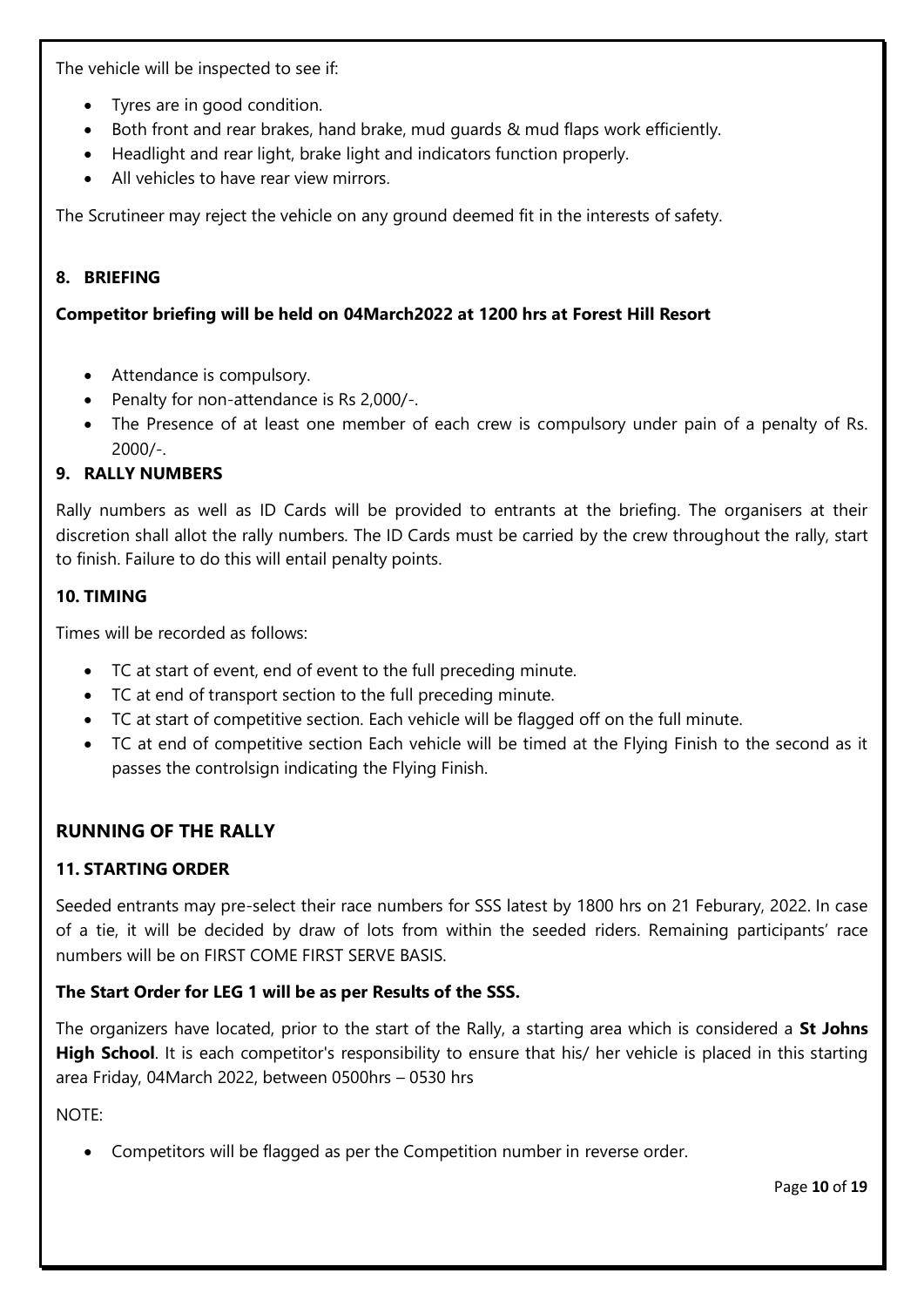- Two wheelers will be flagged off after the four wheelers.
- The starting order for second leg will be governed by the order of result of the first leg in the respective class.

#### **12. OFFICIAL TIME**

The Rally will follow GPS Time with an offset of +5.30 hrs. The Official time will be as per the Chief Timekeeper's clock, which would be the above time. All the Liege Rally Timing Clocks will also follow GPS time

- a) That the notification of the infringement is made through official channels and in writing, before the posting of the classification of the Leg during which the infringement was committed.
- b) That the statements are sufficiently detailed for the identity of the offending rider to be established beyond all doubt, as well as the exact place and time of the offence.
- c) That the facts are not open to various interpretations.

#### MAXIMUM LATENESS AT A START

Any crew reporting more than 15 minutes late at the start of a section shall not be allowed to start that section.

#### **13. PARC FERME**

Parc Ferme denotes a zone in which no repairs or intervention of any nature is possible, except in cases expressly provided for by these Supplementary Regulations. Vehicles are subject to Parc Ferme rules the moment they:

- Enter a starting area and until they leave it.
- Enter a control area and until they leave it.
- Finish the rally until the time for lodging protests has expired.

#### **14. REGROUPINGS:**

The purpose of regroupings is to reduce the intervals which may occur between crews as a result of late arrivals and/or retirements. The Parc Ferme conditions apply.

- a) On their arrival at these regroupings, the crews will hand the controller their time card. They will receive instructions on their starting time.
- b) They will then drive their vehicle immediately and directly to the Parc Fermé. The starting order shall be that of the arrival at the regrouping Time Control.

#### **15. TIME CONTROL**

Deleted

#### **16. TIME CARD BOOK**

Page **11** of **19**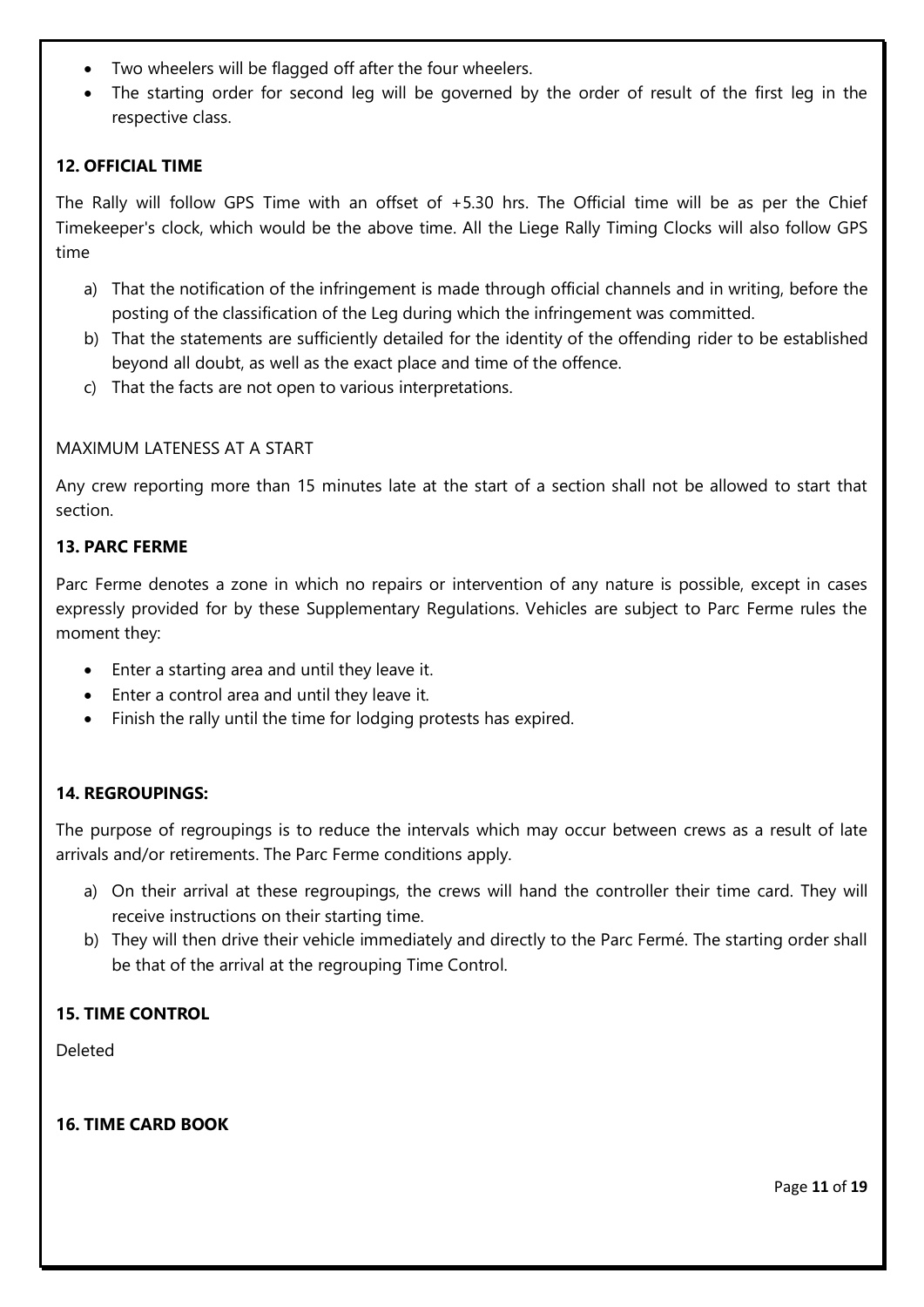- a) At the start of the rally, each crew will be issued a time card book. This book shall be handed in at the arrival control at the end of the rally.
- b) Each crew is solely responsible for their time card book.
- c) The crew alone is responsible for submitting the time card book at the different controls and for the accuracy of the entries.
- d) Any entry made in the time card book must be accompanied by the signature/stamp of the Post Marshal or Official making the entry. The onus of ensuring this is entirely on the competitor.

# **17. EMERGENCY HALTS**

Deleted

# **18. MAXIMUM PERMITTED LATENESS**

Any lateness exceeding 15 minutes of any individual target time or an accumulative lateness exceeding 30 minutes at the end of each section or of a Leg of the rally will result in the competitor concerned being removed from the classification by the clerk of the course. The crew may nevertheless re-start the rally under the provisions specified for the relevant Championship, if applicable. In calculating such lateness, the actual time and not the penalty time (10 seconds per minute) applies.

# **19. FINAL SCRUTINY**

#### **FINAL CHECKS**

**A list of vehicles will be put up on the notice board which will undergo post event scrutiny. It is mandatory for the Rider or his Tuner to be present with their tool- box at the finish park-Ferme within 15 minutes.**

- a) On completion of the rally and after passing the finishing line and completing the checking-in formalities, the vehicles will be driven into a final scrutiny area and must remain there till the final scrutiny has been completed. This will be at the finish.
- b) In the Scrutiny area the vehicle must be parked at the place indicated by the Marshal. Competitors should make themselves available near the area, should the Marshal want them to start the engine or anything else he may require them to do. Having had the Scrutiny done the Vehicle should be removed from this area at the soonest.
- c) In this area the vehicle and/or its fuel will be examined, tested and the rider /co- rider shall carry out all directions given to him.

# **20. ASSESSMENT OF PERFORMANCE**

Performance or scoring will be assessed on a penalty point basis. The best performance will be that of the competitor who has the least penalty points. In the event of a tie, the prize will be shared equally. For example in the case of two participants tie for the 1st position, there will be no second prize so that the total of the first and second prize shall be shared equally between the two.

# **Team Scoring**

Page **12** of **19**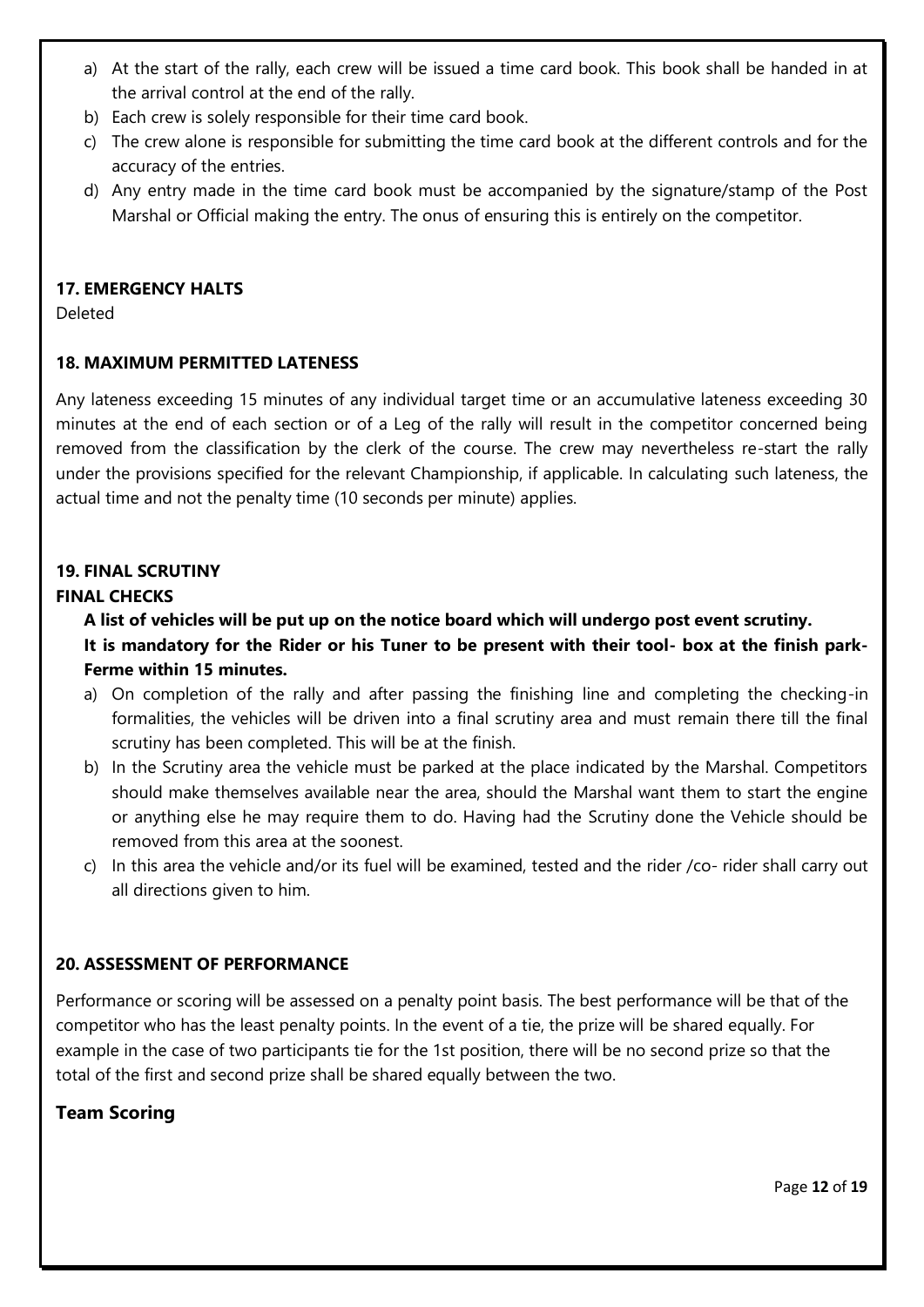21. Prize for the winning Team is only applicable with the entry of a minimum of Two Teams and provided t hat at least 2 finishers are there from a team. They may be in the same or different Groups.

Total Penalties of fastest 2 members of the team will determine the team result.

# **22. Results**

The provisional results will be displayed on the rally notice board at St John's High School, Sector 26, Chandigarh at 1900 hrs on 6 March2022. The results will be posted on the notice board at the Rally Office at 1900 hrs on 6 March2020.

Details of venue and time for prize distribution will be announced at briefing time.

# **23. PROTESTS and APPEALS**

**LODGING A PROTEST OR APPEAL** (add 18% GST to all fees)

All protests and/or appeals must be lodged in accordance with the stipulations of Articles 13 and 15 of the Code.

# **PROTEST FEES**

The protest fee is Rs.7080/=

# **DEPOSIT**

If a protest requires the dismantling and re-assembly of a clearly defined part of the Motorcycle, any additional deposit must be specified in the supplementary regulations of the rally – or will be specified by the Stewards upon a proposal of the FMSCI Technical delegate / Chief scrutineer.

# **EXPENSES**

The expenses incurred in the work and in the transport of the Motorcycle shall be borne by the claimant if the protest is unfounded, or by the competitor against whom the protest is lodged if it is upheld. If the protest is unfounded, and if the expenses incurred by the protest (scrutineering, transport, etc.) are higher than the amount of the deposit, the difference shall be borne by the claimant. Conversely, if the expenses are less, the difference shall be returned.

# **APPEALS**

Appeal Fees: ₹113,280/= (Rupees One Lakh Thirteen Thousand Two Hundred Eighty Only) (₹96,000/= +₹17,280/= GST)

Competitors may appeal against decisions, in accordance with the stipulations set out in Articles 15 of the Code. Competitors have the right to appeal against a sentence or other decision pronounced on them by the Stewards of the meeting. They must however, under pain of forfeiture of their right to appeal, notify the Stewards of the meeting in writing within one hour of the publication of the decision, of their intention to appeal. The right to bring an appeal to the FMSCI expires 96 hours after the date of the decision of the Stewards of the event on condition that the intention of appealing has been notified in writing to the Stewards of the event within one hour of the decision (see previous paragraph). This appeal may be brought by fax or by any other electronic means of communication with confirmation of receipt. Confirmation by a letter of the same date accompanied by the necessary fee is required. The FMSCI will give its decision within a maximum of 30 days. All parties concerned shall be given adequate notice of the hearing of any appeal. They shall be entitled to call witnesses, but their failure to attend the hearing shall not interrupt the course of the proceedings.

Page **13** of **19**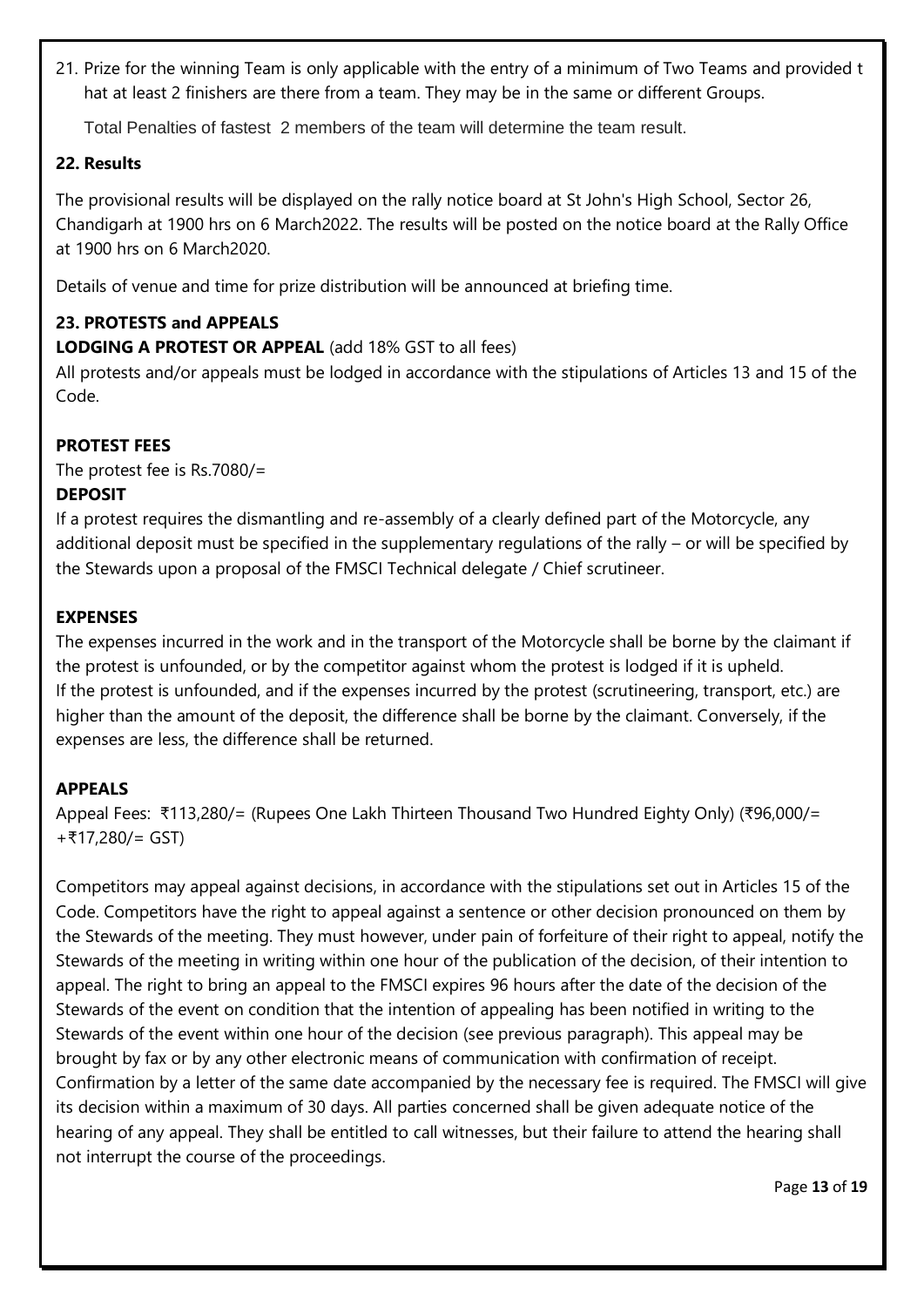The confirmation of an appeal to the FMSCI must be accompanied by a fee of ₹113,280/= along with grounds of appeal. This fee becomes due from the moment the appellant notifies the Stewards of the intention of appealing and remains payable even if the appellant does not follow up the declared intention to appeal. If the appeal is rejected or it is withdrawn after being brought, no part of the fee shall be returned. If judged partially founded, the fee may be returned in part, and its entirety if the appeal is upheld. If it is proved that the author of the appeal has acted in bad faith, the FMSCI may inflict upon them one of the penalties laid down in the Code.

# **24. PRIZES**

#### **OVERALL**

| <b>Moto</b>             | <b>Prize</b> |
|-------------------------|--------------|
| 1 <sup>st</sup> OVERALL | Rs. 35,000/- |
| 2 <sup>nd</sup> OVERALL | Rs. 27,000/- |
| 3rd OVERALL             | Rs.18,000/-  |

#### **CLASS 4: GROUP D (STOCK)**

| <b>Moto</b>     | <b>Prize</b> |
|-----------------|--------------|
| 1st             | Rs. 10,000/- |
| $\mathsf{p}$ nd | Rs. 7,500/-  |
| <b>2rd</b>      | Rs. 5,000/-  |

The organizers reserve the right to amend / add to the prizes.

| <b>Class</b>   | <b>Prize</b>                                      |
|----------------|---------------------------------------------------|
| Class 1        | <b>OPEN CLASS</b>                                 |
|                | Motorcycles upto 500 cc                           |
|                | GROUP A& B, 2/4 Stroke                            |
| <b>Class 2</b> | Group C Motorcycles from 166 - 450 cc 2/4 Stroke  |
| <b>Class 3</b> | Group C Motorcycles upto 165 cc 2/4 Stroke        |
| <b>Class 4</b> | Group D (STOCK) Motorcycles upto 450cc 2/4 Stroke |

**Trophies for 1st, 2nd and 3rd Positions in each Class.**

#### **TEAM PRIZE: TROPHY for the Winning Team**

Prize is

only applicable with the entry of a minimum of Three Teams. They may be in the same or differentgroups.

#### **COUP DE DAMES: TROPHY**

This is a prize for the Winner amongst "Ladies Rider"

# **SSS Stage : TROPHY for 1st, 2nd and 3rd Position.**

#### **25. MEDICAL AID**

Deleted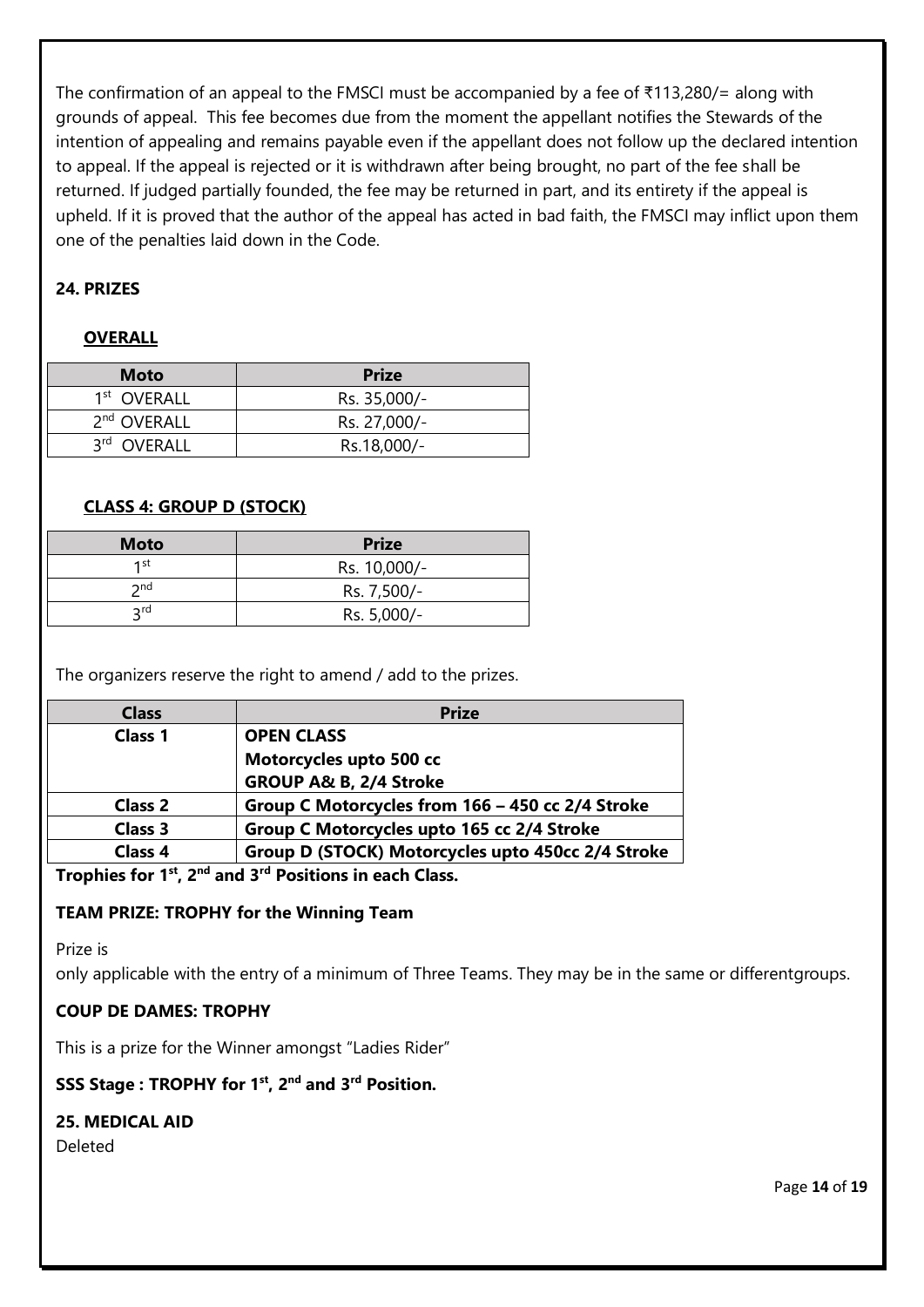#### **26. REPATRIATION OF BODIES**

Deleted

#### **27. NON-LIABILITY OF & INDEMNITY TO THE ORGANISERS**

The organizers and sponsors, their officials, agents, representatives, employees and all persons assisting them in the rally, FMSCI, FIA, FIM, relevant State Governments, Government of India, decline liability for any accident caused by or to competitors, passengers or a third party and competing vehicles before, after or during the rally.

The organizers and sponsors, their officials, agents, representatives, employees and all persons assisting them in the rally, FMSCI, FIA, FIM, State Governments, Government of India, also decline any liability for breach of any law in which the competitors may be included and the competitor shall declare to the duly authorized officials or Organizers or sponsors particulars of any accident or any accident from which liability may arise and shall indemnify the organizers and sponsors, their officials, agents, representatives, employees and all persons assisting them in the rally, FMSCI, FIA, FIM, relevant State Governments, Government of India, in regard to all liability.

The entrants, riders, competitors, participants, crew members, agents and their heirs, executors, administrators and legal representatives / nominees shall not have any claims whatsoever against the (delete the) organizers and sponsors, their officials, agents, representatives, employees and all persons assisting them in the rally, FMSCI, FIA, FIM, relevant State Governments, Government of India, arising out of any act of omission, and commission on the part of the organizers and sponsors, their officials, agents, representatives, employees and all persons assisting them in the rally, FMSCI, FIA, FIM, relevant State Governments, Government of India,, either before, after or during the rally.

Each entrant and each member of the Crew of a vehicle shall execute and deliver an Indemnity, Declaration and Undertaking in the prescribed form attached hereto and forward it to the Organisers together with the Entry.

#### **28. RIGHTS OF THE ORGANISERS:**

- a) The organizer may issue any Competitor Information Bulletins (CIB) to participants at any time with the approval of FMSCI / Stewards. Written Bulletins when issued shall be signed by each participant as proof of receipt and shall have the same legal force as these supplementary regulations. All Bulletins will be communicated via dated and sequentially numbered bulletins. These bulletins shall have the force and will constitute an integral part of these regulations and will be posted on the official notice boards during the Event.
- b) Amendments to these regulations may only be made as per the Sporting Code & General Prescriptions of the FMSCI.
- c) Competitors may be informed of any amendments as soon as possible. Any amendments / additional provisions will be announced by dated and sequentially numbered bulletins which form an integral part of these Supplementary Regulations. These bulletins will be posted at the official notice boards and shall also be communicated to the competitors.

Page **15** of **19**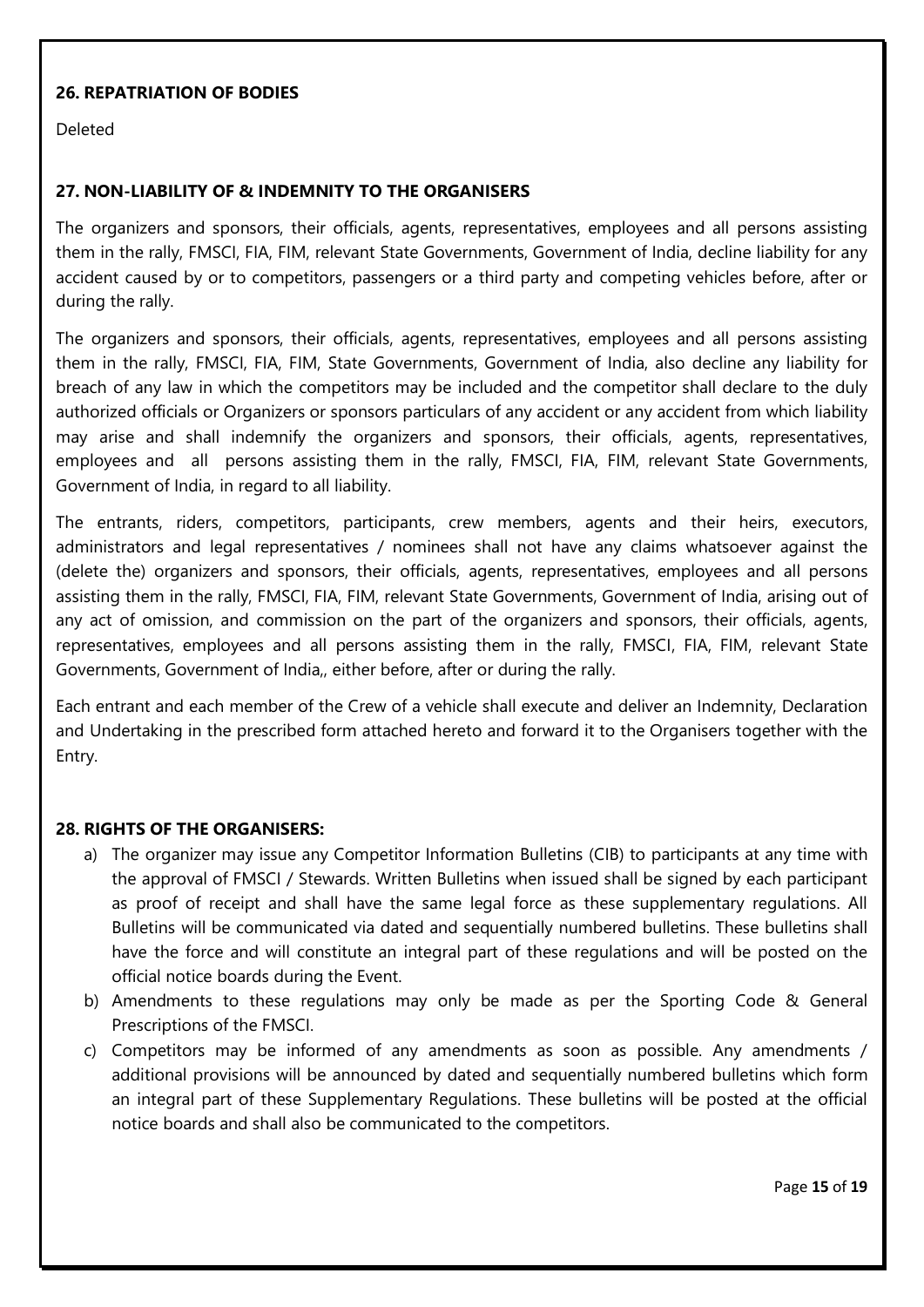- d) The Stewards of the Meeting are empowered to take a decision on any case not covered by the present regulations.
- e) The organizers may, at their discretion abandon, cancel or postpone the event in case of unforeseen circumstances as per the Sporting Code.
- f) The organizers and / or the Clerk of the Course reserve the right to delete and/or change any part of the route should they deem it necessary to expedient at any time, or due to FORCE MAJEURE, or for any other reason.
- g) The organisers reserve the right to refuse the entry of any entrant or participant after giving sufficient reason for such refusal.

# **29. PLAN FOR MANAGING COMPETITIVE SECTIONS**

The SJOBA RALLY 2022 will have TBA competition stages in the rally spread over Three days.

- a) The first day is the closed-circuit race for all categories of Vehicles. This will take place at Ground TBA. This is a closed-circuit rally where the participants will take two laps each of the track demarcated by the organizers in an area which is barricaded from all four sides. Special arrangements are made to have medical and para-medical teams stationed at site supported by a fully appointed ambulance in attendance. There will be a fire brigade arranged from the department at site for any untoward emergency.
- b) On the second and third day all the competition sections of the rally will be managed by taking into consideration all the necessary measures for the safety of the participants and the organizers. Each stage will be manned by well-trained marshals.
- c) The beginning and end of every stage shall have adequate police force to control traffic. Requests have been made to the police and the state transport undertakings to keep these tracks free of any traffic.
- d) There will be one FIV (fast intervention vehicles) fully equipped along with a Doctor and trained marshals and if need be a police man placed at the beginning of the section and one in-between at a vantage point ready to tackle any emergencies along the route.
- e) The COC while on his final recce before the rally goes and spreads the information of the rally to the villagers enroute and impresses upon them to keep off the track for the period the rally will be on track.
- f) No vehicle is let off on the competition track till the '0' car that opens the route and gives a goahead signal after checking enroute the position of all the safety measures and positioning of all the FIVs , the marshals and the policemen.
- g) Each track is selected after due deliberation, keeping in mind the safety of the riders and also every section is covered by our communications setup all along the route in such a way that we can keep a close track of the movement of the rally at all times.

ITINERARY

**Note- The Itinerary printed in the road book shall be taken as the Final & Definitive Version**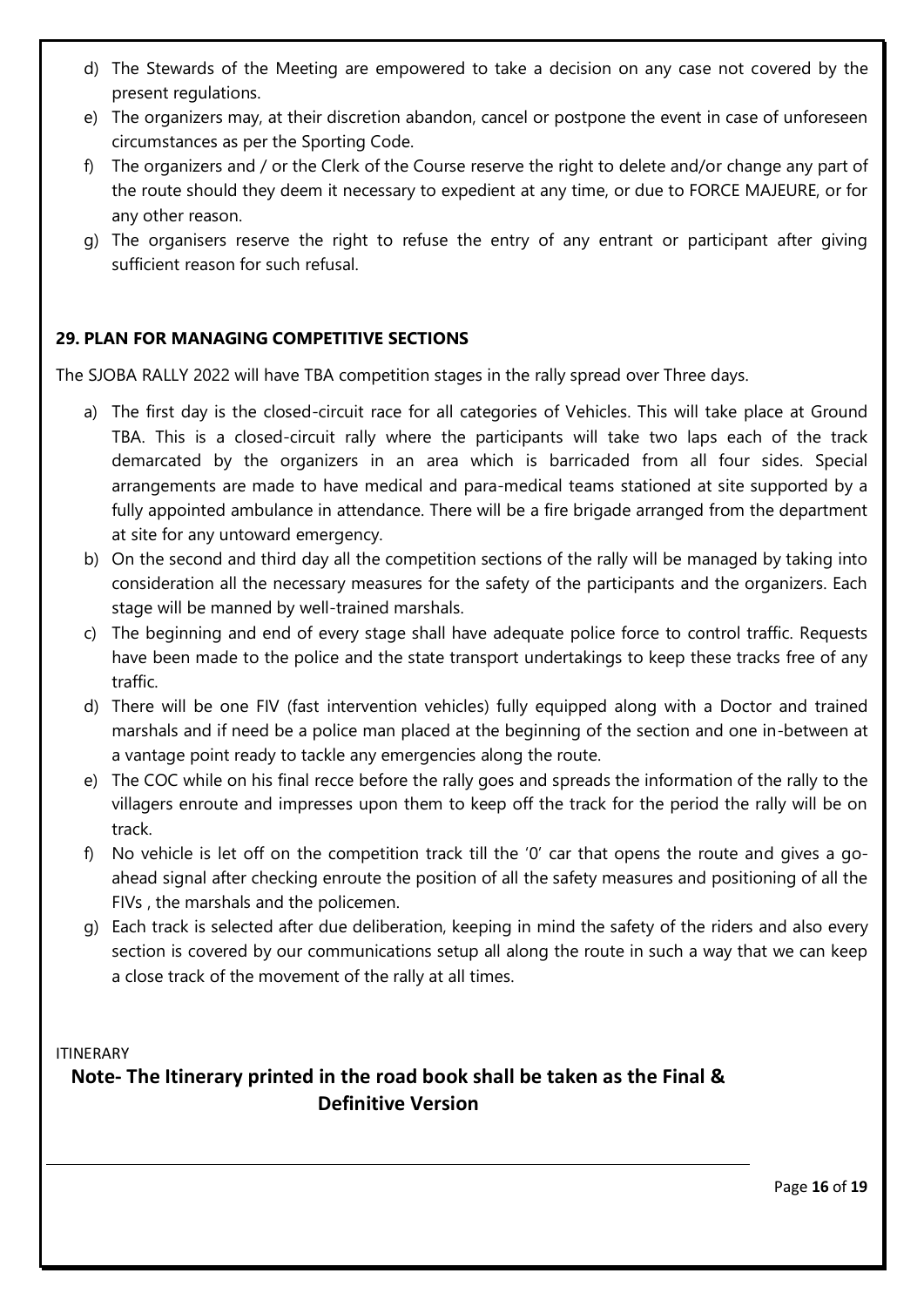|                                                  | SJOBA HERO RALLY 2022 - ITINERARY     |                          |                                     |                             |                              |                                          |           |
|--------------------------------------------------|---------------------------------------|--------------------------|-------------------------------------|-----------------------------|------------------------------|------------------------------------------|-----------|
| DAY 1, LEG 1, SECTION 1, SATURDAY 5th MARCH 2022 |                                       |                          | Sunrise= 06:30 Hrs Sunset 17:57 Hrs |                             |                              |                                          |           |
| TC/SS                                            | <b>LOCATION</b>                       | <b>SS</b><br><b>DIST</b> | <b>LIASON</b><br><b>DIST</b>        | <b>TOTAL</b><br><b>DIST</b> | <b>TARGET</b><br><b>TIME</b> | <b>First</b><br><b>CAR</b><br><b>DUE</b> |           |
| 0                                                | <b>SJS</b>                            |                          |                                     |                             |                              | 06:00                                    |           |
| $\mathbf{1}$                                     |                                       |                          | 56.00                               | 56.00                       | 02:00                        | 08:00                                    |           |
| <b>SS1</b>                                       | Rail Majra                            | 16.20                    |                                     |                             |                              | 08:03                                    |           |
| $\overline{2}$                                   |                                       |                          | 1.40                                | 17.60                       | 00:36                        | 08:39                                    |           |
| SS <sub>2</sub>                                  | <b>Thathiala</b>                      | 16.47                    |                                     |                             |                              | 08:42                                    |           |
| 3                                                |                                       |                          | 0.50                                | 16.97                       | 00:49                        | 09:31                                    | Section 1 |
| SS <sub>3</sub>                                  | Kanuan <sub>2</sub>                   | 13.06                    |                                     |                             |                              | 09:34                                    |           |
| 4                                                |                                       |                          | 35.90                               | 48.96                       | 00:59                        | 10:33                                    |           |
| SS <sub>4</sub>                                  | Shahpur                               | 14.50                    |                                     |                             |                              | 10:36                                    |           |
| 5                                                |                                       |                          | 2.64                                | 17.14                       | 00:51                        | 11:27                                    |           |
| SS <sub>5</sub>                                  | Pandori                               | 10.22                    |                                     |                             |                              | 11:30                                    |           |
| 5A                                               | <b>REGROUP-IN (Lunch Gaj Retreat)</b> |                          | 5.92                                | 16.14                       | 00:45                        | 12:15                                    |           |
|                                                  |                                       |                          |                                     |                             |                              |                                          |           |
|                                                  |                                       |                          |                                     |                             |                              |                                          |           |
|                                                  |                                       |                          |                                     |                             |                              |                                          |           |
|                                                  | Leg 1 Totals                          | 70.45                    | 102.36                              | 172.81                      |                              |                                          |           |

|             | DAY 2, LEG 2, SECTION 2 & 3, SUNDAY 6th MARCH 2022 |                          |                              |                             | Sunrise - 06:31 Hrs Sunset-17:57 Hrs |                                 |                  |
|-------------|----------------------------------------------------|--------------------------|------------------------------|-----------------------------|--------------------------------------|---------------------------------|------------------|
| TC/SS       | <b>LOCATION</b>                                    | <b>SS</b><br><b>DIST</b> | <b>LIASON</b><br><b>DIST</b> | <b>TOTAL</b><br><b>DIST</b> | <b>TARGET</b><br><b>TIME</b>         | 1ST<br><b>CAR</b><br><b>DUE</b> |                  |
| 6B          | Start Gaj Retreat                                  |                          |                              |                             |                                      | 07:00                           |                  |
| 7           |                                                    |                          | 0.74                         | 0.74                        | 00:20                                | 07:20                           |                  |
| SS7         | Ratanpur                                           | 9.04                     |                              |                             |                                      | 07:23                           |                  |
| 8           |                                                    |                          | 24.32                        | 33.36                       | 01:14                                | 08:37                           |                  |
| SS8         | <b>Dalewal</b>                                     | 8.05                     |                              |                             |                                      | 08:40                           | $\sim$           |
| 9           |                                                    |                          | 13.16                        | 21.21                       | 00:52                                | 09:32                           | Section          |
| SS9         | Mehandwani                                         | 13.93                    |                              |                             |                                      | 09:35                           |                  |
| 10          |                                                    |                          | 1.12                         | 15.05                       | 01:01                                | 10:36                           |                  |
| <b>SS10</b> | Gondpur                                            | 9.24                     |                              |                             |                                      | 10:39                           |                  |
| 11          |                                                    |                          | 4.07                         | 13.31                       | 00:30                                | 11:09                           |                  |
| <b>SS11</b> | Mansowal                                           | 11.02                    |                              |                             |                                      | 11:12                           |                  |
| 11A         | ReGROUP-IN (Lunch Gaj Retreat)                     |                          | 5.99                         | 17.01                       | 00:37                                | 11:49                           |                  |
| 11B         | Regroup OUT                                        |                          |                              |                             |                                      | 13:00                           | Sec <sub>3</sub> |
| 11C         | Finish of Rally - SJS                              |                          | 115.23                       | 115.23                      | 02:40                                | 15:40                           |                  |
|             | Leg 2 Totals                                       | 51.28                    | 164.63                       | 215.91                      |                                      |                                 |                  |

Page **17** of **19**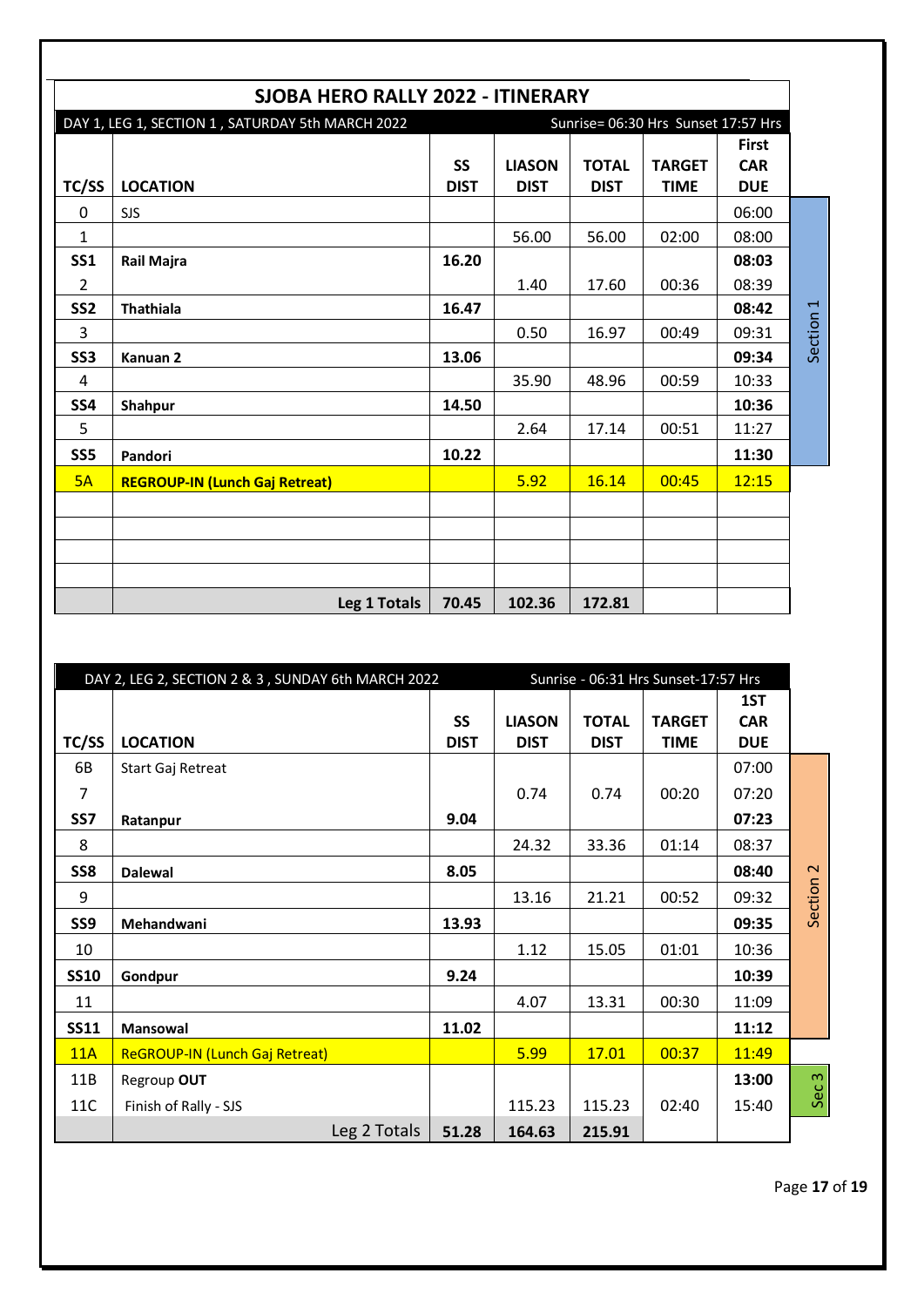| <b>TOTALS OF THE RALLY</b> | <b>SS Dist</b> | Liaison | <b>Total</b> | <b>SS %</b> |
|----------------------------|----------------|---------|--------------|-------------|
| LEG 1 - 5th, March 2022    | 70.45          | 102.36  | 172.81       | 40.77       |
| LEG 2 - 6th, March 2022    | 51.28          | 164.63  | 215.91       | 23.75       |
| <b>TOTAL 10 SS</b>         | 121.73         | 266.99  | 388.72       | 31.32       |

# **30. COMPETITORS' RELATIONS OFFICER**



#### **Nipun Mehan [+91 9876303090]**

#### **Principal Missions:**

Inform the competitors and play the role of a stabilizing factor at all times. He will attend the meeting of the Panel of the Stewards of the Meet, in order to keep abreast of all the decisions taken. The Competitors' Relations Officer must be able to be easily identified by the competitors. To this end :

- a) He will wear a Green Band/Poncho.
- b) Be introduced to the competitors when there is a riders' briefing
- c) His photograph will be included in a Bulletin if possible.

#### **Function:**

- a) Give accurate answers to all questions asked.
- b) Provide all information or additional clarifications in connection with the regulations and the running of the event.
- c) Avoid forwarding questions to the Panel of the Stewards of the Meet which could be solved satisfactorily by a clear explanation,
- d) With the exception of protests (for example, clarify disputes over times, with the assistance of the timekeepers).
- e) The Competitors' Relations Officer shall refrain from saying anything or taking any action which might give rise to protests.